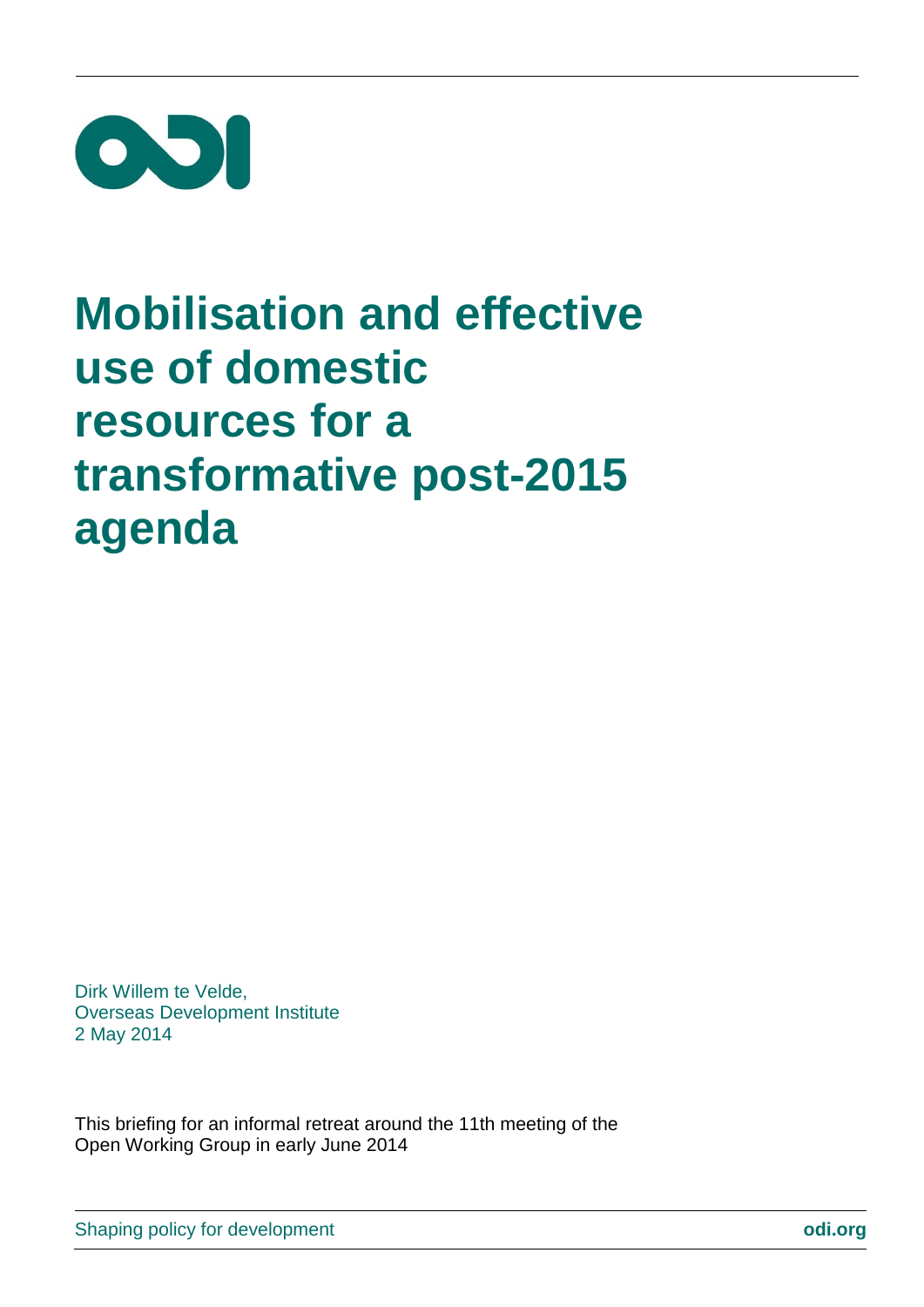## **Summary**

This briefing discusses the mobilisation and effective use of domestic resources (government revenues and domestic private finance) for a transformative post-2015 agenda.

The revised working document for the 11th session of the Open Working Group includes a set of goals (focus area 15) related to the mobilisation and effective use of domestic resources.

Tax revenues (as % of GDP) increase with higher levels of income, but with variation across regions and time periods. Whilst tax-to-GDP ratios have been rather static over time for several country groups, there is buoyant performance for upper middle income countries (UMICs), a small but important gain for low income countries (LICs), and marked differences across individual countries.

Provisional estimates for the European Report on Development 2014 suggest that for the group of LICs and MICs and in 2011 prices "Tax revenues have increased 407%, from \$809 bn in 1995 to \$4,107 bn in 2012". And or LICs "tax revenues have seen rising levels of tax revenues (from \$20 billion in 1995 to \$60 billion in 2012)".

There are a number of dynamic trends across different types of taxes in developing countries: VAT, trade taxes, personal and corporate income tax and property and land taxes.

There is a range of general and specific factors that can help to raise tax revenues, such as building capacity in tax administrations or improving the tax base (formal sector earnings and private spending). A number of specific tax challenges arise from taxing extractive industries, such as transfer pricing and transparency issues.

Public subsidy reform and better procurement are also important in the context of domestic resource mobilisaton.

The mobilisation and effective use of private savings and finance is a further challenge. Private resources from domestic pension funds and insurance companies have grown dramatically in developing countries reaching US\$5.5 trillion in 2012, ten-fold the levels seen in 2002 (World Bank 2013) are expected to increase further to US\$50 trillion by 2050.

LDCs, LICs and LMICs have on average a credit to GDP ratio that is less than 40% (half that for LDCs), which is around half of the level in UMICs and HICs. Private sector credit in Ghana was 14% of GDP in 2010, 18% on average in sub-Saharan Africa, 30% in Kenya, and 50% in India.

Low-income countries tend to have little financial depth, hampered by low population density (in SSA), weak savings institutions, absence of pension systems, inefficient (development) banks, small stock markets with low liquidity, and financial illiteracy.

A further major challenge is the cost of financial intermediation. Private investors in SSA face additional costs of around US\$ 15 billion owing to an interest rate spread than is average 2% higher for SSA than for low and middle income countries. Competition and innovation policies that would lower the interest rate spread to the LIC and MIC average would increase the availability of finance by 1.2% of GDP and increase investment in SSA by 6%.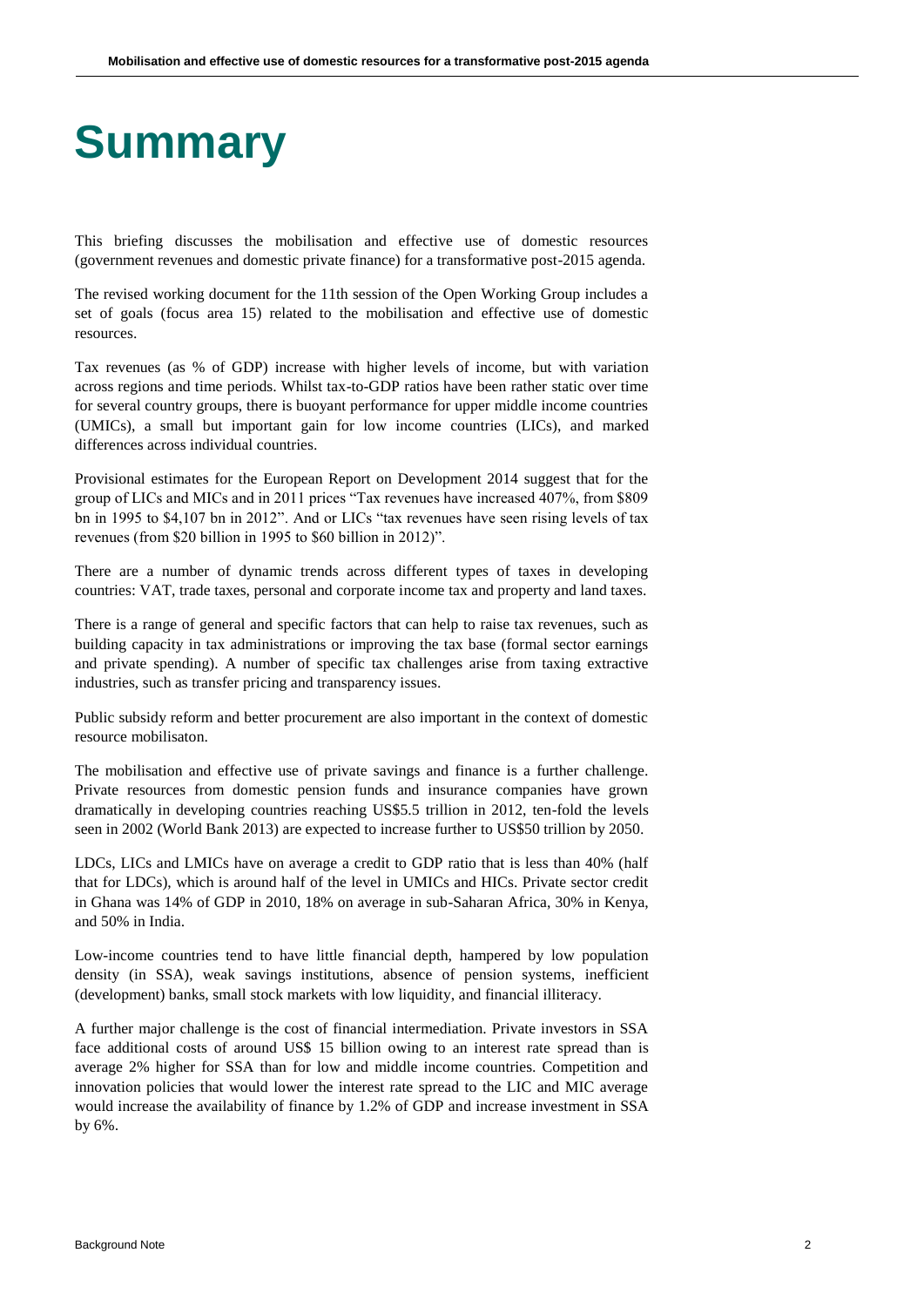# **1. Introduction**

This briefing discusses how to make domestic resources work for a transformative post-2015 agenda. We define domestic resources as government revenues and domestic private finance (or savings). Domestic resources have grown in various developing countries and groupings both compared to GDP and compared to other financial flows considered in the post-2015 context. The challenge is how to use domestic resources for a post-2015 agenda which is transformative in nature. This represents a marked change from the MDG debate which tended to assume that aid can fill gaps in social sectors, towards a post-2015 framework that aims to use the range of financial resources and non-financial means of implementation for a set of transformations (including from low productivity to high productivity, from high carbon to low carbon and from high inequalities to low inequalities). Such an ambitious agenda will rely to a large extent on mobilising and using domestic resources, although there remain special roles for aid, remittances and international capital flows.

The revised working document for the  $11<sup>th</sup>$  session of the Open Working Group includes 16 focal areas, of which focus area 15 in Means of Implementation / Global partnership for sustainable development. It includes a set of goals related to mobilisation and effective use of domestic resources<sup>1</sup>, by (i) strengthening domestic resource mobilisation, including by improving tax collection and the efficiency of public spending, reducing tax evasion and avoidance, improving stolen asset recovery; ensuring debt sustainability and debt relief; and promoting sustainable public procurement and (ii) strengthening systems to harness domestic savings for investment and encouraging long-term private inclusive finance. The structure of this note is as follows. Section 2 discusses mobilisation and effective of government revenues (especially tax revenues). Section 3 covers domestic private finance. The conclusions and main points are summarised in the box on page 1.

<sup>&</sup>lt;sup>1</sup>[http://sustainabledevelopment.un.org/focussdgs.html#\\_edn144](http://sustainabledevelopment.un.org/focussdgs.html#_edn144)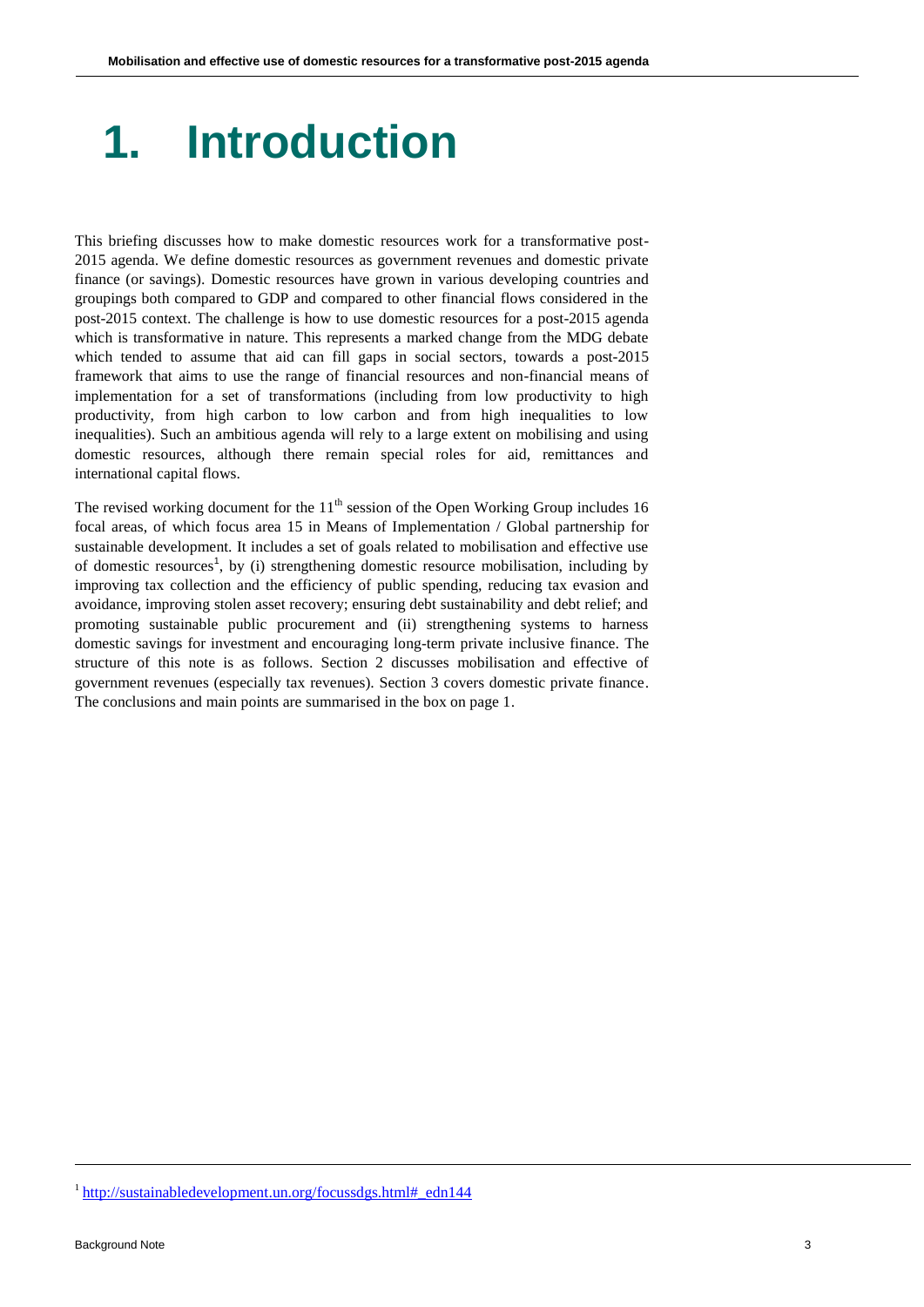# **2. Domestic public finance (especially tax revenue)**

Government revenues include a range of sources of finance including taxes, bond receipts<sup>2</sup> and other government income. At the most aggregated level, Figure 1 suggests that tax revenues (as % of GDP) increase with higher levels of income, to around 15% of GDP as LICs develop towards the point of graduation towards LMIC. However, there are signs of stagnation of tax to GDP ratios between GNI per capita of \$1100 and \$3000 per capita, after which it increases again to around 20%. Tax revenues tend to be greater than other flows such as remittances, and are greater than aid for countries with income greater than \$1100 per capita (data are on a log scale).

### **Tax performance**

Two major datasets are commonly used to describe tax performance. The IMF database is most often used by tax experts, but WDI data are more easily accessible. Figure 2 presents IMF data for 1980-2010. The tax-to-GDP ratios have been rather static over time for different country groups although this masks the buoyant performance of UMICs, the small but important gains for LICs, and also remarkable performance of individual countries. Peru increased its tax ratio from 6% to 13% over the 1990s and to around 17% recently. There are also clear differences in the tax ratio across country groups.





*Source: WDI (all countries, all years after 1990)*

 $2$  A relatively new way for low-income and sub-Saharan African (SSA) countries to raise public funds is through issuing sovereign bonds. Sub-Saharan Africa issued a record US\$4.6 bn in 2013 in sovereign bonds (5% of developing country sovereignbond issues), up from zero in 2010 (and around \$ 1 bn in 2001). Sovereign-bond inflows in SSA were equivalent to 12% of FDI inflows and 20% of aid in 2013.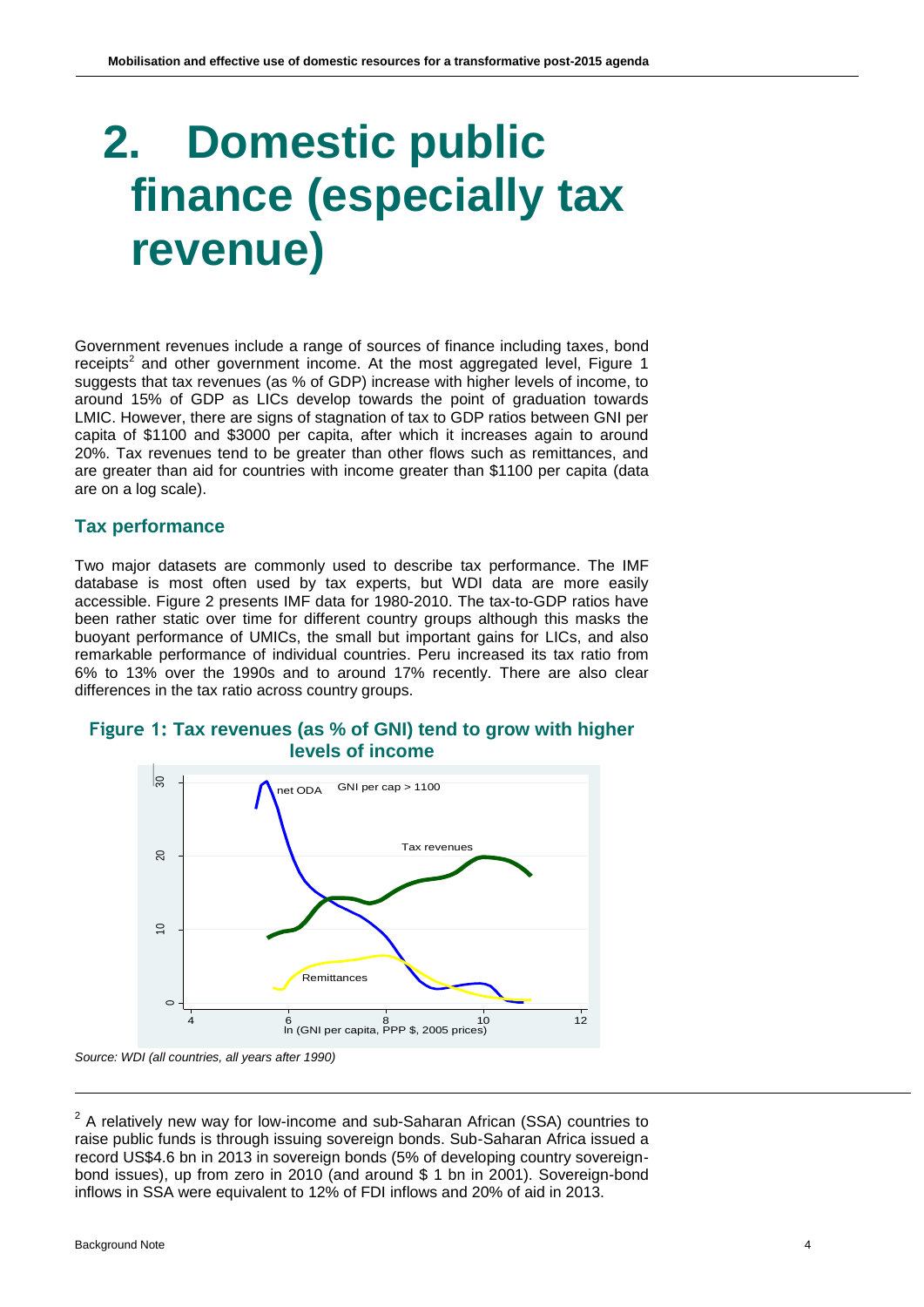

### **Figure 2: Figure 2 Tax revenues (as % of GNI) by country groups**

The above databases do not provide values of tax revenues, so we need to estimate this. For example, World Bank (2013) suggests "d*omestic revenues mobilization of emerging and developing economies amounted to US\$7.7 trillion in 2012, having grown by 14 percent annually since 2000."* Provisional estimates for the European Report on Development 2014 suggest that in real terms (2011 prices) *"Tax revenues have increased 407%, from \$809 bn in 1995 to \$4,107 bn in 2012*". For LICs *"tax revenues have seen rising levels of tax revenues (from \$20 billion in 1995 to \$60 billion in 2012)"* owing to economic growth rather than increased tax-to-GDP ratios.

The average fiscal revenue-to-GDP ratio (without grants) in **sub-Saharan Africa** (SSA) was around 20% of GDP in 2010 (IMF, 2012), but many low-income countries (LICs) have a tax-to-GDP ratio of less than 15. While varying across countries, more-developed countries have a higher revenue ratio. **Resource-rich** SSA countries have performed better in terms of tax collections compared to non-resource-rich countries, but revenues are more volatile from year to year (Keen and Mansour, 2010). **Fragile states** are less able to expand tax revenue as a percentage of GDP and any gains are more difficult to sustain (IMF, 2012). After conflicts, as economies are rebuilt, there can be good progress in developing effective tax systems, e.g. Liberia (with taxes growing from 10.6% of GDP in 2003 to 21.3% in 2011) and Mozambique (10.5% of GDP in 1994 to 17.7% in 2011) (IMF, 2011).

There are a number of dynamic trends across tax-types. Since 1980 (as a ratio of GDP), **VAT** revenues have increased (four out of five countries in SSA have a VAT, which typically raises about 25% of all tax revenues), **personal income tax** (worth around 1-3% of GDP in developing countries, compared to 9-11% in OECD) has remained static, **corporate income taxes** (responsible for around 17% of total taxes in developing countries, compared to 10% in OECD) have increased and **trade tax receipts** have fallen (as a result of trade liberalisation). **Property and land taxes** are relatively effective local taxes, but tend to be underutilised in developing countries (in percentage terms OECD countries collect 3 times as much compared to developing countries).

#### **Improving tax performance**

The IMF (2007) finds that there is a range of general and structural factors behind an economy's **revenue performance** (or tax-to-GDP ratio). These include per capita GDP, share of agriculture in GDP, trade openness, foreign aid, and political stability. The tax base, which will underpin any sustained increase in the tax-to-GDP ratio, is driven by employment and earnings in the formal economy (the income-tax base) and private spending (the indirect tax base) (Morrissey, 2013).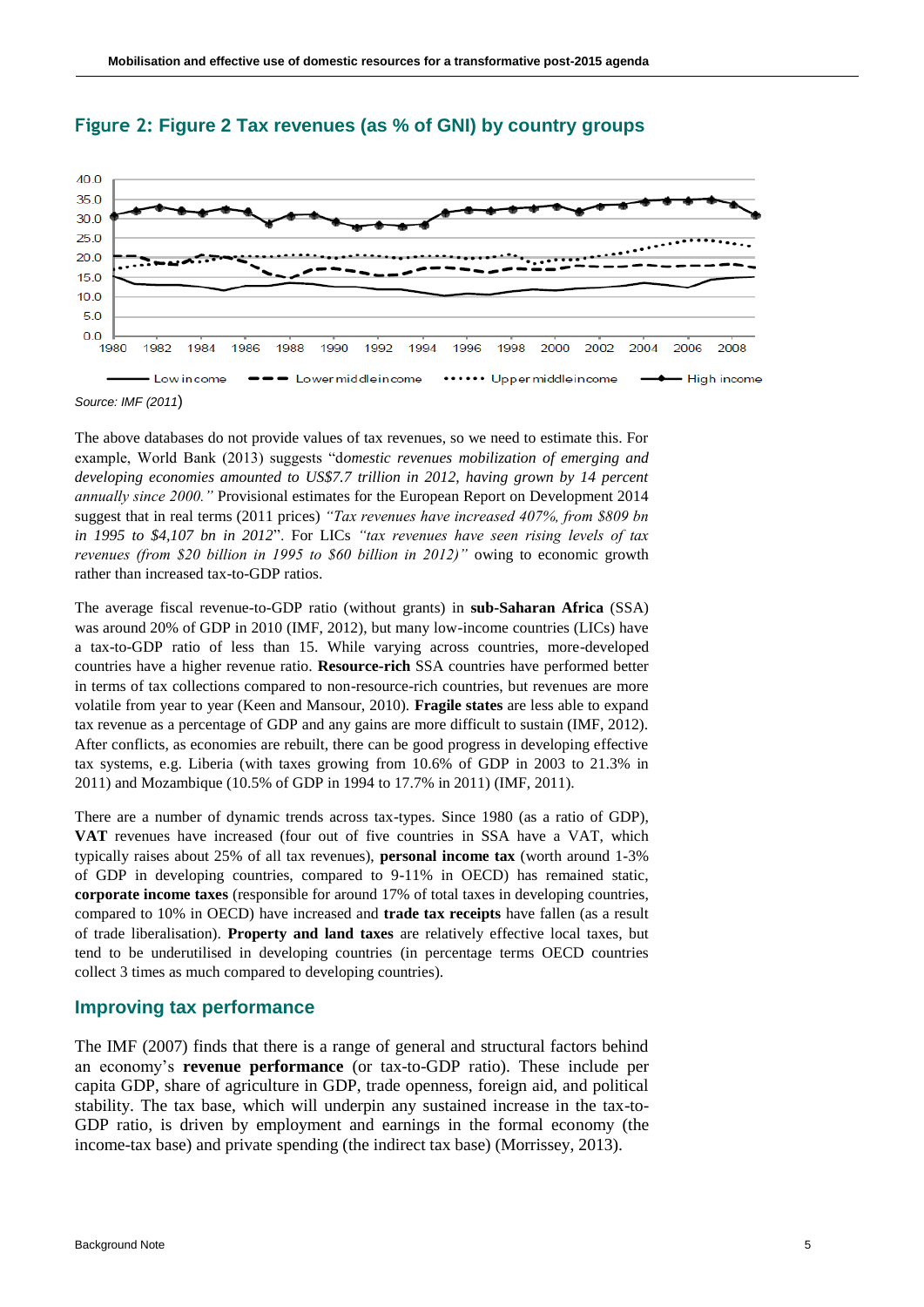It is possible to achieve short-term changes in the tax revenue ratio. About 16 of 28 LICs in sub-Saharan Africa were able to raise revenue ratios by five percentage points of GDP or more in at least one three-year period in the last 20 years. The IMF (2012) suggests that significant **additional revenue can be raised** in many developing countries by:

- building administrations that limit incentives and opportunities for rentseeking and inappropriate behaviour, and that can ensure the compliance needed to extend the tax base
- adopting effective laws and regulations for to protect taxpayers
- eliminating exemptions that forgo revenue to little useful purpose
- implementing a broad-based value-added tax (VAT) with a fairly high threshold
- establishing a broad-based corporate income tax (CIT) at rates competitive by international standards
- extending the base for personal income taxes (PIT)
- levying excises on a few key items that are appropriate to revenue needs and wider social concerns
- implementing simple, but coherent regimes for taxing smaller businesses
- strengthening real-estate taxes (with potential to transform local government finance)
- developing capacity for tax expenditure and wider policy analysis

Administrations are often under-resourced, resources are not effectively focused on areas of greatest impact, and middle-level management is weak. Domestic and customs coordination is also poor, which is especially important for VAT. Weak administration, poor governance and corruption tend to be associated with low revenue collections (IMF, 2011).

#### **Specific tax revenue and spending challenges**

A wide range of instruments are used in raising **revenue from the extractive industries** (production sharing, auctions, government participation, income tax, VAT import tariffs, withholding taxes, surface fees and others). Governments commonly retain one-third of the rent from mining. IMF estimations suggest higher government shares (40-60%) in mining and 65-85% in petroleum (figure 3).



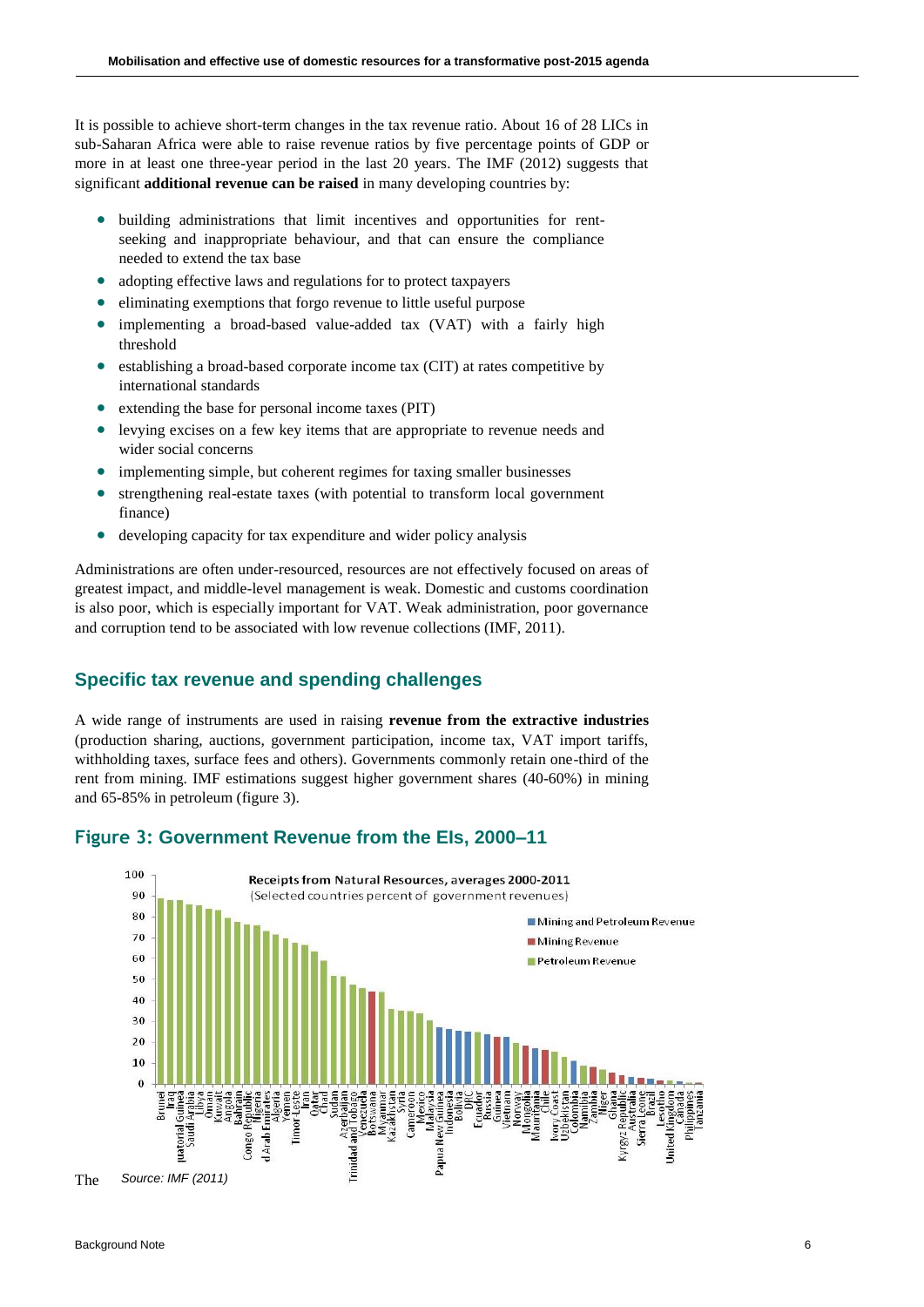taxation of EIs is affected be a number of **specific factors**. Rents can be large, but the circumstances are highly volatile (e.g. due to volatile resource prices) and uncertain (i.e. difficult to predict). The extraction and operation of mineral resources require large initial investments, or sunk costs, while revenues accrue over time. This means there will be higher risks for a private investor whose returns will depend on government policies over a long period. This problem can lead to 'hold-up' or low levels of investment. Furthermore, EIs often depend on a few institutions and are characterised by asymmetric information issues, weak state capacities and dispersed market power, making for challenging state– business relationships. This tends to involve multinationals that can use international operations to shift the tax base. Finally, natural resources are scarce and non-renewable.

Tax administrators face a range of further challenges such as **transfer-pricing abuse, reported value of production, debt payments, and hedging**. Global discussions can tackle these challenges, e.g. through the design and implementation of transfer-pricing principles. With OECD support, transfer-pricing adjustments made as a result of audits of MNCs have increased revenues in Colombia by 76%, from US\$3.3 million in 2011 to US\$5.8 million in 2012. Donors provide further assistance, such as through the Extractives Industries Transparency Initiative (EITI) to improve transparency regarding taxes paid by EI companies.

ERD (2011/2012) argues that subsidies for natural resources (e.g. for fossil fuels) are often poorly applied (with those living in poverty suffering most), are economically inefficient and are bad for the environment. Through **public subsidy reform**, public resources can be mobilised and spent more effectively (World Bank, 2013). A further issue that can make more use of existing resources is through better **public procurement**.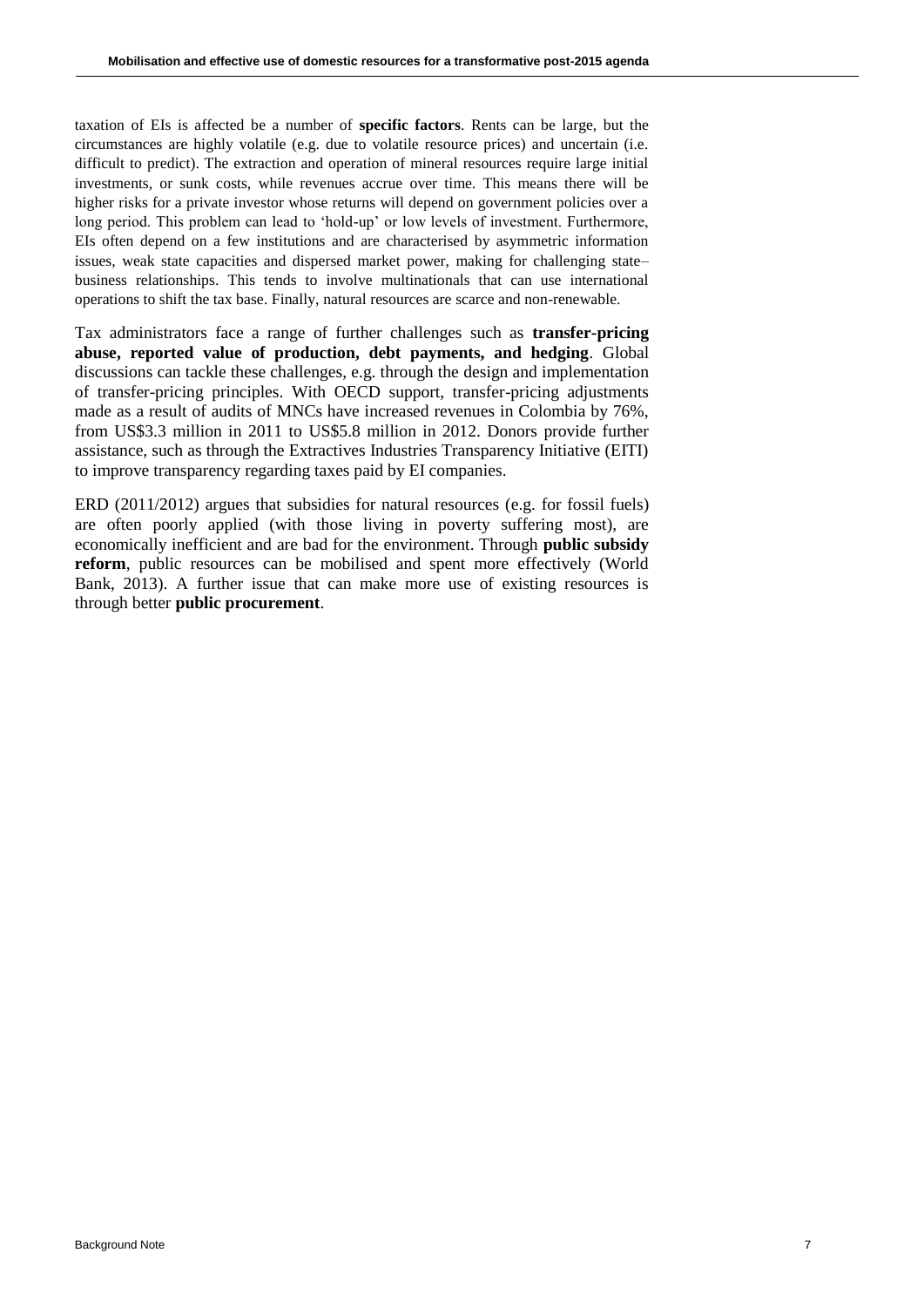# **3. Domestic private finance**

A second major challenge for domestic resources, identified in the OWG, is the mobilisation and effective use of **private savings and finance**. Often the main challenge with domestic private finance is not the level, but the lack of attention of private finance for SMEs or long-term objectives such as (green) infrastructure. There are several ways to measure domestic private finance. Here we examine two indicators: banking credit to the private sector and pension funds. Private resources from domestic pension funds and insurance companies in developing countries grew ten-fold from 2002-2012 to US\$5.5 trillion in 2012 (World Bank 2013). They are expected to increase further to US\$50 trillion by 2050.

Figure 4 shows that LDCs, LICs and LMICs have an aggregate **credit to GDP ratio** of below 40% (25% for LDCs), which is around half the level seen in UMICs and HICs. Private sector credit in Ghana was 14% of GDP in 2010, 18% on average in sub-Saharan Africa, 30% in Kenya, while 50% in India.



#### **Figure 4. Domestic credit to the private sector through banks (% of GDP)**

The availability and low-cost access of domestic private finance are important for bringing about transformative changes. There is an emerging literature on the **factors behind financial sector deepening** (Beck, 2013). Low-income countries tend to have little financial depth, hampered by low population density (in sub-Saharan Africa), weak savings institutions, absence of pension systems, inefficient (development) banks, small stock markets with low liquidity, and financial illiteracy. All such (non-financial) issues, many of which are related to market failures, affect financing for structural transformation.

*Source: WDI*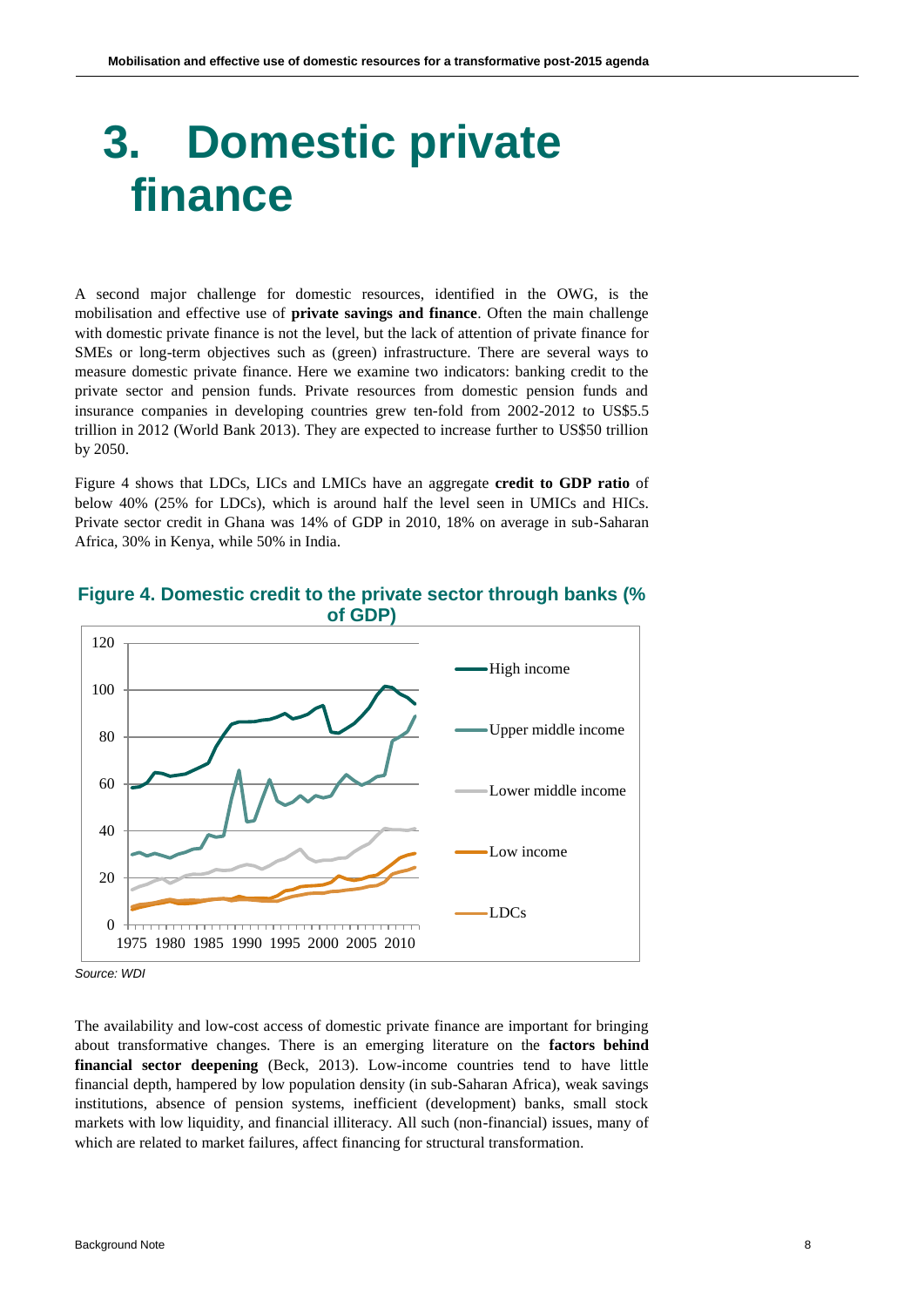An efficient financial system helps (1) an efficient exchange of goods and services; (2) the pooling of savings from many individual savers and overcoming investment indivisibilities; and (3) a reduction in screening and monitoring costs, agency problems, and liquidity risk. There is a large literature on the link between **domestic private finance and growth**. The early evidence suggested that an expansion of the (domestic) financial sector is correlated to growth (King and Levine, 1993) though productivity increases (see Beck et al., 2000). Recent research shows, however, that this may not hold for high levels of financial-sector development because if it is too large or expands too quickly it may lead to crises, which undermine growth (Arcand et al., 2012). Aghion et al. (2005) argue that the impact of finance on growth is strongest among LICs and MICs but fades as countries approach the global productivity frontier.

There are several policy factors that can mobilise and make better use of private domestic finance. The broad development of a **financial infrastructure** is important, e.g. developing a good regulatory framework for pension funds, insurance funds, and stock markets, all of which are likely to grow fast in LICs in the future. Better policies for developing collateral, e.g. land-titling and credit bureaux, will also develop domestic finance.

A further major challenge can be the **cost of financial intermediation** (the OWG has also discussed the cost of remittances). The costs of intermediation depend on a range of factors such as (i) individual bank specific factors such as administrative costs (ii) banking sector specific factors such as the degree of competition or regulatory requirements (iii) macroeconomic factor such as GDP or fiscal policy. The lack of an effective competition regime and incentives to innovate prevents competition amongst banks in LICs which can lead to inefficiency, high intermediation costs leading to a high interest rate spread – the gap between central bank rates and the lending rate of commercial banks. A high spread means higher costs of credit, which stifle investment with direct negative repercussions for the depth and breadth of financial systems, including lower levels of bank lending.

Figure 5 suggests that **interest rate spreads in sub-Saharan Africa have consistently been two percentage points higher than the average of LICs and MICs** (note: there are differences in definitions used across countries although some is cancelled out as they are likely to affect both borrowing and lending rates). Access to credit for the private sector in SSA stood at 61% of GDP in 2012 (or US\$ 759 billion). Private investors in Africa therefore face additional costs of around US\$ 15 billion owing to a 2% higher interest rate spread than is average for low and middle income countries. Competition and innovation policies that would lower the interest rate spread to the LIC and MIC average would increase the availability of finance by 1.2% of GDP and increase investment in SSA by 6%.